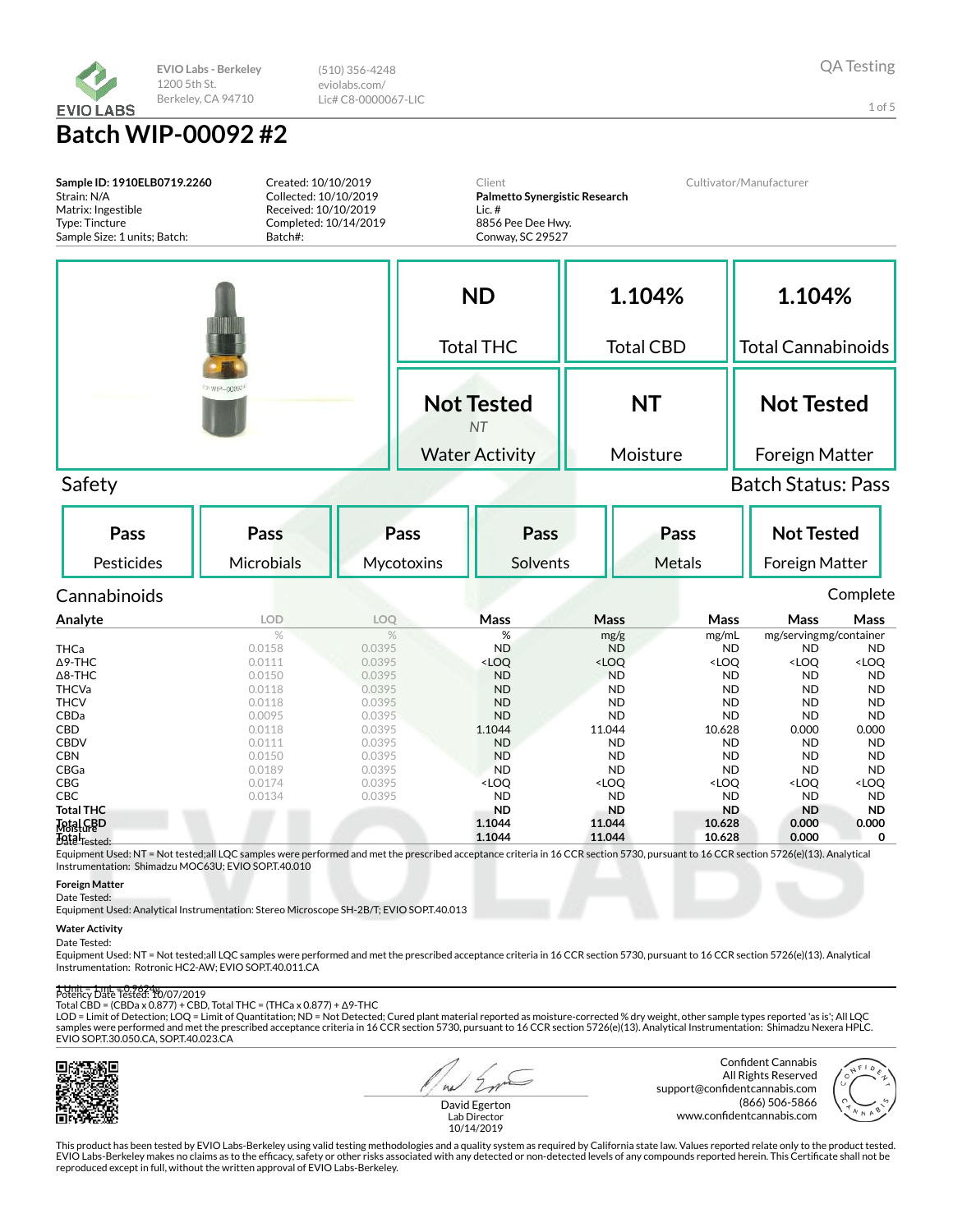

**Batch WIP-00092 #2**

| Sample ID: 1910ELB0719.2260  | Created: 10/10/2019   | Client                        | Cultivator/Manufacturer |
|------------------------------|-----------------------|-------------------------------|-------------------------|
| Strain: N/A                  | Collected: 10/10/2019 | Palmetto Synergistic Research |                         |
| Matrix: Ingestible           | Received: 10/10/2019  | Lic.#                         |                         |
| Type: Tincture               | Completed: 10/14/2019 | 8856 Pee Dee Hwy.             |                         |
| Sample Size: 1 units; Batch: | Batch#:               | Conway, SC 29527              |                         |

(510) 356-4248 eviolabs.com/ Lic# C8-0000067-LIC

## **Terpenes**

| Analyte                | <b>LOD</b> | LOQ  | Mass      | Mass      |
|------------------------|------------|------|-----------|-----------|
|                        | $\%$       | $\%$ | $\%$      | mg/g      |
| $\alpha$ -Humulene     |            | 0.08 | <b>ND</b> | <b>ND</b> |
| $\alpha$ -Phellandrene |            | 0.08 | <b>ND</b> | <b>ND</b> |
| $\alpha$ -Pinene       |            | 0.08 | <b>ND</b> | <b>ND</b> |
| $\alpha$ -Terpinene    |            | 0.08 | <b>ND</b> | <b>ND</b> |
| α-Terpineol            |            | 0.08 | <b>ND</b> | <b>ND</b> |
| β-Caryophyllene        |            | 0.08 | ND        | <b>ND</b> |
| β-Myrcene              |            | 0.08 | <b>ND</b> | <b>ND</b> |
| Borneol                |            | 0.08 | <b>ND</b> | <b>ND</b> |
| Camphene               |            | 0.08 | <b>ND</b> | <b>ND</b> |
| Camphor                |            | 0.08 | <b>ND</b> | <b>ND</b> |
| Caryophyllene Oxide    |            | 0.08 | <b>ND</b> | <b>ND</b> |
| Cedrol                 |            | 0.08 | <b>ND</b> | <b>ND</b> |
| cis-Nerolidol          |            | 0.08 | <b>ND</b> | <b>ND</b> |
| cis-Ocimene            |            | 0.08 | <b>ND</b> | <b>ND</b> |
| δ-3-Carene             |            | 0.08 | <b>ND</b> | <b>ND</b> |
| Endo-Fenchyl Alcohol   |            | 0.08 | <b>ND</b> | <b>ND</b> |
| Eucalyptol             |            | 0.08 | <b>ND</b> | <b>ND</b> |
| Farnesene              |            | 0.08 | <b>ND</b> | <b>ND</b> |
| Fenchone               |            | 0.08 | <b>ND</b> | <b>ND</b> |
| y-Terpinene            |            | 0.08 | <b>ND</b> | <b>ND</b> |
| Geraniol               |            | 0.08 | <b>ND</b> | <b>ND</b> |
| Geranyl Acetate        |            | 0.08 | <b>ND</b> | <b>ND</b> |
| Isoborneol             |            | 0.08 | <b>ND</b> | <b>ND</b> |
| Limonene               |            | 0.08 | <b>ND</b> | <b>ND</b> |
| Linalool               |            | 0.08 | <b>ND</b> | <b>ND</b> |
| Menthol                |            | 0.08 | <b>ND</b> | <b>ND</b> |
| Nerol                  |            | 0.08 | <b>ND</b> | <b>ND</b> |
| Nerolidol              |            | 0.08 | <b>ND</b> | <b>ND</b> |
| $(-) - \beta$ -Pinene  |            | 0.08 | <b>ND</b> | <b>ND</b> |
| (-)-α-Bisabolol        |            | 0.08 | <b>ND</b> | <b>ND</b> |
| (-)-Guaiol             |            | 0.08 | <b>ND</b> | <b>ND</b> |
| (+)-Pulegone           |            | 0.08 | <b>ND</b> | <b>ND</b> |
| Sabinene               |            | 0.08 | <b>ND</b> | <b>ND</b> |
| Sabinene Hydrate       |            | 0.08 | <b>ND</b> | <b>ND</b> |
| Terpinolene            |            | 0.08 | <b>ND</b> | <b>ND</b> |
| trans-Ocimene          |            | 0.08 | <b>ND</b> | <b>ND</b> |
| <b>Total</b>           |            |      | 0.00      | 0         |

## Date Tested: 10/11/2019

Analytical Instrumentation: Agilent 7890B/MSD5977A GC/MS/FID EID: 0303 EVIO SOP.T.40.091, SOP.T.30.050.CA



 $41$ David Egerton

Confident Cannabis All Rights Reserved support@confidentcannabis.com (866) 506-5866 www.confidentcannabis.com



QA Testing

2 of 5

This product has been tested by EVIO Labs-Berkeley using valid testing methodologies and a quality system as required by California state law. Values reported relate only to the product tested.<br>EVIO Labs-Berkeley makes no Lab Director 10/14/2019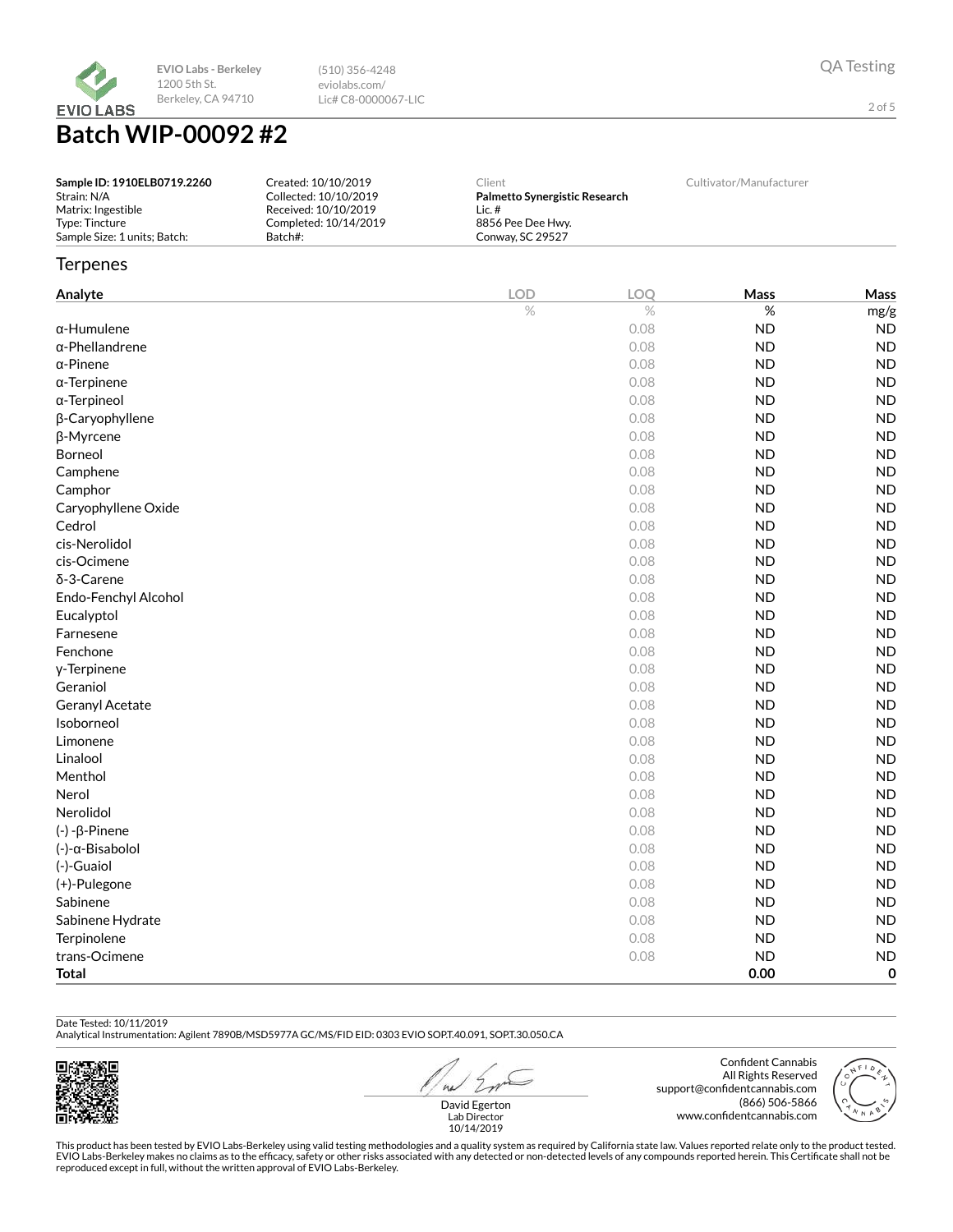

## **Batch WIP-00092 #2**

| Sample ID: 1910ELB0719.2260  | Created: 10/10/2019   | Client                        | Cultivator/Manufacturer |
|------------------------------|-----------------------|-------------------------------|-------------------------|
| Strain: N/A                  | Collected: 10/10/2019 | Palmetto Synergistic Research |                         |
| Matrix: Ingestible           | Received: 10/10/2019  | Lic. #                        |                         |
| Type: Tincture               | Completed: 10/14/2019 | 8856 Pee Dee Hwy.             |                         |
| Sample Size: 1 units; Batch: | Batch#:               | Conway, SC 29527              |                         |

(510) 356-4248 eviolabs.com/ Lic# C8-0000067-LIC

## Pesticides **Passage Community Community Community** Passes and the extension of the extension of the extension of the extension of the extension of the extension of the extension of the extension of the extension of the ext

| Analyte             | <b>LOD</b> | <b>LOO</b> | Limit          | <b>Mass</b> | <b>Status</b> | Analyte                 | <b>LOD</b> | LOO       | Limit     |           | Mass Status |
|---------------------|------------|------------|----------------|-------------|---------------|-------------------------|------------|-----------|-----------|-----------|-------------|
|                     | $\mu$ g/g  | $\mu$ g/g  | $\mu$ g/g      | $\mu$ g/g   |               |                         | $\mu$ g/g  | $\mu$ g/g | $\mu$ g/g | $\mu$ g/g |             |
| Abamectin           | 0.024      | 0.08       | 0.3            | <b>ND</b>   | Pass          | Fludioxonil             | 0.014      | 0.075     | 30        | <b>ND</b> | Pass        |
| Acephate            | 0.004      | 0.075      | 5              | <b>ND</b>   | Pass          | Hexythiazox             | 0.003      | 0.075     | 2         | <b>ND</b> | Pass        |
| Acequinocyl         | 0.018      | 0.075      | 4              | <b>ND</b>   | Pass          | Imazalil                | 0.01       | 0.075     | 0.01      | <b>ND</b> | Pass        |
| Acetamiprid         | 0.007      | 0.075      | 0.5            | <b>ND</b>   | Pass          | Imidacloprid            | 0.01       | 0.075     | 3         | <b>ND</b> | Pass        |
| Aldicarb            | 0.015      | 0.075      | 0.015          | <b>ND</b>   | Pass          | <b>Kresoxim Methyl</b>  | 0.008      | 0.075     | 1         | <b>ND</b> | Pass        |
| Azoxystrobin        | 0.007      | 0.075      | 40             | <b>ND</b>   | Pass          | Malathion               | 0.005      | 0.075     | 5         | <b>ND</b> | Pass        |
| <b>Bifenazate</b>   | 0.006      | 0.075      | 5              | <b>ND</b>   | Pass          | Metalaxyl               | 0.006      | 0.075     | 15        | <b>ND</b> | Pass        |
| <b>Bifenthrin</b>   | 0.008      | 0.075      | 0.5            | <b>ND</b>   | Pass          | Methiocarb              | 0.008      | 0.075     | 0.008     | <b>ND</b> | Pass        |
| <b>Boscalid</b>     | 0.009      | 0.075      | 10             | <b>ND</b>   | Pass          | Methomyl                | 0.008      | 0.075     | 0.1       | <b>ND</b> | Pass        |
| Captan              | 0.035      | 0.116      | 5              | <b>ND</b>   | Pass          | <b>Methyl Parathion</b> | 0.016      | 0.075     | 0.016     | <b>ND</b> | Pass        |
| Carbaryl            | 0.008      | 0.075      | 0.5            | <b>ND</b>   | Pass          | Mevinphos               | 0.01       | 0.075     | 0.01      | <b>ND</b> | Pass        |
| Carbofuran          | 0.004      | 0.075      | 0.004          | <b>ND</b>   | Pass          | Myclobutanil            | 0.008      | 0.075     | 9         | <b>ND</b> | Pass        |
| Chlorantraniliprole | 0.013      | 0.075      | 40             | <b>ND</b>   | Pass          | Naled                   | 0.009      | 0.075     | 0.5       | <b>ND</b> | Pass        |
| Chlordane           | 0.003      | 0.075      | 0.003          | <b>ND</b>   | Pass          | Oxamyl                  | 0.005      | 0.075     | 0.2       | <b>ND</b> | Pass        |
| Chlorfenapyr        | 0.008      | 0.075      | 0.008          | <b>ND</b>   | Pass          | Paclobutrazol           | 0.006      | 0.075     | 0.006     | <b>ND</b> | Pass        |
| Chlorpyrifos        | 0.003      | 0.075      | 0.003          | <b>ND</b>   | Pass          | Pentachloronitrobenzene | 0.015      | 0.075     | 0.2       | <b>ND</b> | Pass        |
| Clofentezine        | 0.004      | 0.075      | 0.5            | <b>ND</b>   | Pass          | Permethrin              | 0.01       | 0.075     | 20        | <b>ND</b> | Pass        |
| Coumaphos           | 0.004      | 0.075      | 0.004          | <b>ND</b>   | Pass          | Phosmet                 | 0.008      | 0.075     | 0.2       | <b>ND</b> | Pass        |
| Cyfluthrin          | 0.064      | 0.21       | $\mathbf 1$    | <b>ND</b>   | Pass          | Piperonyl Butoxide      | 0.003      | 0.075     | 8         | <b>ND</b> | Pass        |
| Cypermethrin        | 0.012      | 0.075      | 1              | <b>ND</b>   | Pass          | Prallethrin             | 0.009      | 0.075     | 0.4       | <b>ND</b> | Pass        |
| Daminozide          | 0.025      | 0.075      | 0.025          | <b>ND</b>   | Pass          | Propiconazole           | 0.009      | 0.075     | 20        | <b>ND</b> | Pass        |
| Diazinon            | 0.005      | 0.075      | 0.2            | <b>ND</b>   | Pass          | Propoxur                | 0.008      | 0.075     | 0.008     | <b>ND</b> | Pass        |
| <b>Dichlorvos</b>   | 0.005      | 0.075      | 0.005          | <b>ND</b>   | Pass          | Pyrethrins              | 0.008      | 0.075     | 1         | <b>ND</b> | Pass        |
| Dimethoate          | 0.007      | 0.075      | 0.007          | <b>ND</b>   | Pass          | Pyridaben               | 0.005      | 0.075     | 3         | <b>ND</b> | Pass        |
| Dimethomorph        | 0.007      | 0.075      | 20             | <b>ND</b>   | Pass          | Spinetoram              | 0.006      | 0.075     | 3         | <b>ND</b> | Pass        |
| Ethoprophos         | 0.005      | 0.075      | 0.005          | <b>ND</b>   | Pass          | Spinosad                | 0.004      | 0.075     | 3         | <b>ND</b> | Pass        |
| Etofenprox          | 0.005      | 0.075      | 0.005          | <b>ND</b>   | Pass          | Spiromesifen            | 0.008      | 0.075     | 12        | <b>ND</b> | Pass        |
| Etoxazole           | 0.004      | 0.075      | 1.5            | <b>ND</b>   | Pass          | Spirotetramat           | 0.01       | 0.075     | 13        | <b>ND</b> | Pass        |
| Fenhexamid          | 0.005      | 0.075      | 10             | <b>ND</b>   | Pass          | Spiroxamine             | 0.003      | 0.075     | 0.003     | <b>ND</b> | Pass        |
| Fenoxycarb          | 0.007      | 0.075      | 0.007          | <b>ND</b>   | Pass          | Tebuconazole            | 0.008      | 0.075     | 2         | <b>ND</b> | Pass        |
| Fenpyroximate       | 0.004      | 0.075      | $\overline{2}$ | <b>ND</b>   | Pass          | Thiacloprid             | 0.008      | 0.075     | 0.008     | <b>ND</b> | Pass        |
| Fipronil            | 0.01       | 0.075      | 0.01           | <b>ND</b>   | Pass          | Thiamethoxam            | 0.007      | 0.075     | 4.5       | <b>ND</b> | Pass        |
| Flonicamid          | 0.007      | 0.075      | $\overline{2}$ | <b>ND</b>   | Pass          | Trifloxystrobin         | 0.005      | 0.075     | 30        | <b>ND</b> | Pass        |
|                     |            |            |                |             |               |                         |            |           |           |           |             |

Date Tested: 10/11/2019

LOD = Limit of Detection; LOQ = Limit of Quantitation; ND - Not Detected; The reported result is based on as-is sample mass, e.g., wet-weight; all LQC samples were<br>performed and met the prescribed acceptance criteria in 16



 $41$ 

Confident Cannabis All Rights Reserved support@confidentcannabis.com (866) 506-5866 www.confidentcannabis.com



David Egerton Lab Director 10/14/2019

QA Testing

3 of 5

This product has been tested by EVIO Labs-Berkeley using valid testing methodologies and a quality system as required by California state law. Values reported relate only to the product tested. EVIO Labs-Berkeley makes no claims as to the efficacy, safety or other risks associated with any detected or non-detected levels of any compounds reported herein. This Certificate shall not be<br>reproduced except in full, wi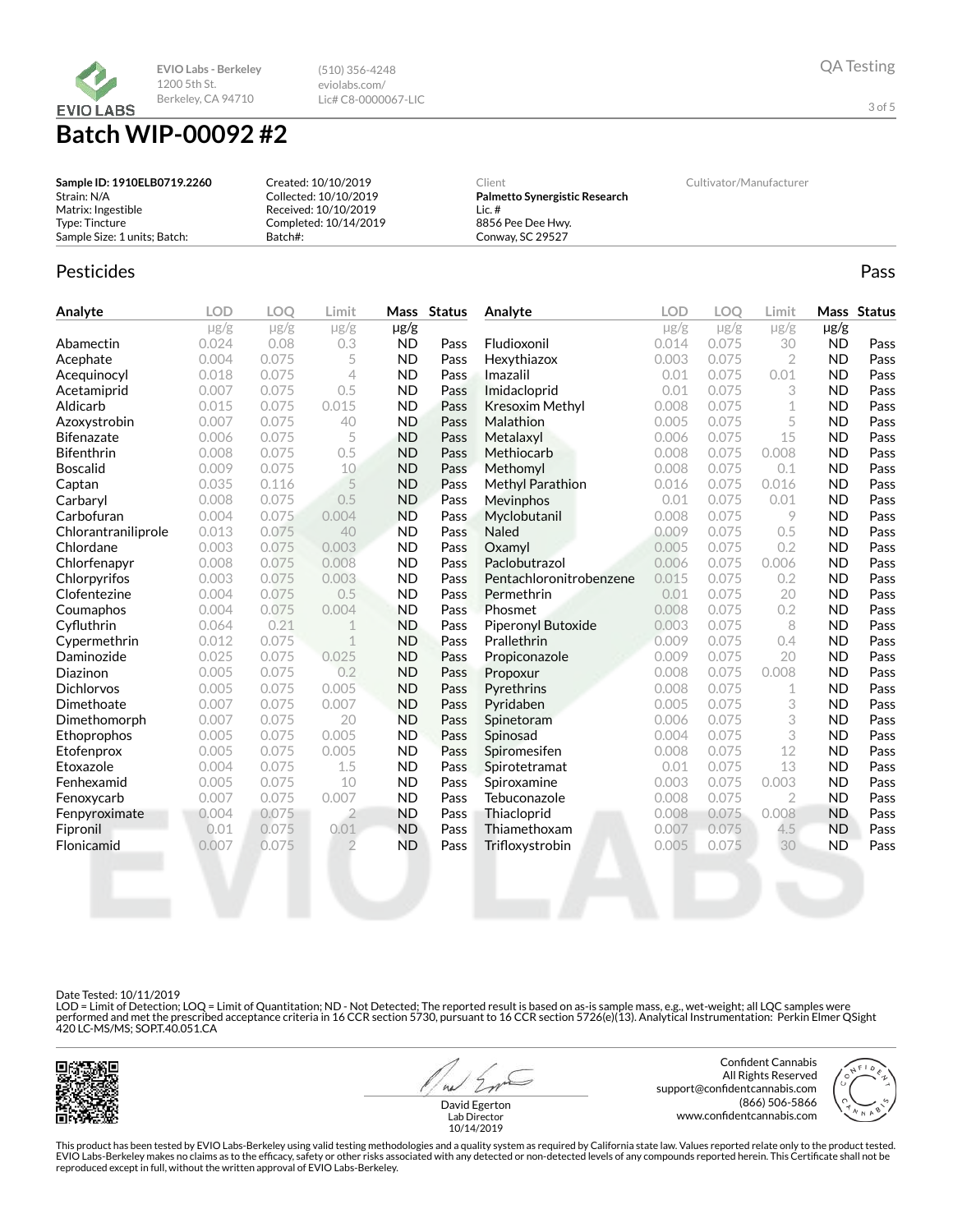

eviolabs.com/ Lic# C8-0000067-LIC

(510) 356-4248

# **Batch WIP-00092 #2**

| Sample ID: 1910ELB0719.2260  | Created: 10/10/2019   | Client                        | Cultivator/Manufacturer |
|------------------------------|-----------------------|-------------------------------|-------------------------|
| Strain: N/A                  | Collected: 10/10/2019 | Palmetto Synergistic Research |                         |
| Matrix: Ingestible           | Received: 10/10/2019  | Lic. #                        |                         |
| Type: Tincture               | Completed: 10/14/2019 | 8856 Pee Dee Hwv.             |                         |
| Sample Size: 1 units: Batch: | Batch#:               | Conway, SC 29527              |                         |

## Residual Solvents Pass

| Analyte             | <b>LOD</b> | <b>LOO</b> | Limit     | Concentration | <b>Status</b> |
|---------------------|------------|------------|-----------|---------------|---------------|
|                     | $\mu$ g/g  | $\mu$ g/g  | $\mu$ g/g | $\mu$ g/g     |               |
| 1,2-Dichloro-Ethane | 0.08       | 0.25       |           | <b>ND</b>     | Pass          |
| <b>Benzene</b>      | 0.03       | 0.12       |           | <b>ND</b>     | Pass          |
| Chloroform          | 0.11       | 0.37       |           | <b>ND</b>     | Pass          |
| Ethylene Oxide      | 0.12       | 0.41       |           | <b>ND</b>     | Pass          |
| Methylene-Chloride  | 0.66       | 0.75       |           | ND            | Pass          |
| Trichloroethene     | 0.4        | 0.4        |           | <b>ND</b>     | Pass          |
| Acetone             | 5.46       | 36         | 5000      | <b>ND</b>     | Pass          |
| Acetonitrile        | 0.41       | 1.37       | 410       | ND.           | Pass          |
| <b>Butane</b>       | 41.96      | 230.4      | 5000      | <b>ND</b>     | Pass          |
| Ethanol             | 6.39       | 48         |           | <b>ND</b>     | Tested        |
| Ethyl-Acetate       | 2.61       | 19.2       | 5000      | ND            | Pass          |
| Ethyl-Ether         | 3.19       | 10.51      | 5000      | <b>ND</b>     | Pass          |
| Heptane             | 2.99       | 24         | 5000      | <b>ND</b>     | Pass          |
| Hexanes             | 0.31       | 1.03       | 290       | ND            | Pass          |
| Isopropanol         | 3.3        | 24         | 5000      | ND            | Pass          |
| Methanol            | 2.76       | 9.12       | 3000      | <b>ND</b>     | Pass          |
| Pentane             | 6.29       | 36         | 5000      | <b>ND</b>     | Pass          |
| Propane             | 7.93       | 26.16      | 5000      | ND            | Pass          |
| Toluene             | 0.98       | 3.24       | 890       | ND            | Pass          |
| Xylenes             | 1.04       | 1.04       | 2170      | <b>ND</b>     | Pass          |



Date Tested: 10/08/2019

LOD=Limit of Detection; LOQ = Limit of Quantitation; ND = Not Detected; The reported result is based on nominal sample weight, and reported 'as is'; all LQC samples were<br>performed and met the prescribed acceptance criteria



 $41$ 

Confident Cannabis All Rights Reserved support@confidentcannabis.com (866) 506-5866 www.confidentcannabis.com



David Egerton Lab Director 10/14/2019

This product has been tested by EVIO Labs-Berkeley using valid testing methodologies and a quality system as required by California state law. Values reported relate only to the product tested. EVIO Labs-Berkeley makes no claims as to the efficacy, safety or other risks associated with any detected or non-detected levels of any compounds reported herein. This Certificate shall not be<br>reproduced except in full, wi